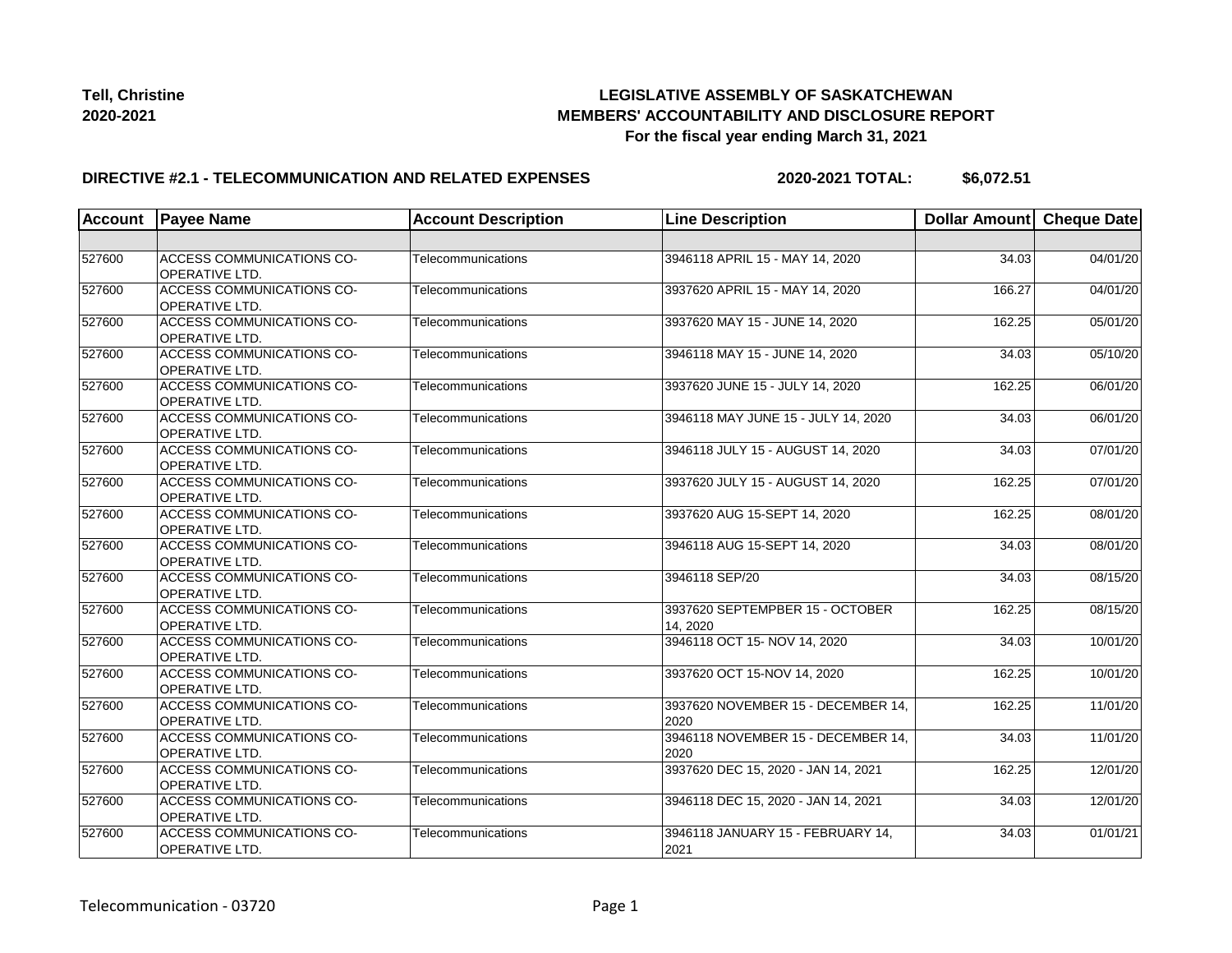

### **DIRECTIVE #2.1 - TELECOMMUNICATION AND RELATED EXPENSES**

**2020-2021 TOTAL: \$6,072.51**

| <b>Account</b> | <b>Payee Name</b>                                         | <b>Account Description</b> | <b>Line Description</b>                             | Dollar Amount Cheque Date |          |
|----------------|-----------------------------------------------------------|----------------------------|-----------------------------------------------------|---------------------------|----------|
|                |                                                           |                            |                                                     |                           |          |
| 527600         | <b>ACCESS COMMUNICATIONS CO-</b><br><b>OPERATIVE LTD.</b> | Telecommunications         | 3937620 JANUARY 15 - FEBRUARY 14,<br>2021           | 162.25                    | 01/01/21 |
| 527600         | <b>ACCESS COMMUNICATIONS CO-</b><br><b>OPERATIVE LTD.</b> | Telecommunications         | 3937620 FEB 15-MAR 14, 2021                         | 162.25                    | 02/01/21 |
| 527600         | ACCESS COMMUNICATIONS CO-<br><b>OPERATIVE LTD.</b>        | Telecommunications         | 3946118 FEB 15-MAR 14, 2021                         | 34.03                     | 02/01/21 |
| 527600         | ACCESS COMMUNICATIONS CO-<br>OPERATIVE LTD.               | Telecommunications         | 3946118 MARCH 15 - APRIL 14, 2021                   | 34.03                     | 03/01/21 |
| 527600         | ACCESS COMMUNICATIONS CO-<br>OPERATIVE LTD.               | Telecommunications         | 3937620 MARCH 15 - APRIL 14, 2021                   | 162.25                    | 03/01/21 |
| 527600         | <b>BTS GROUP INC.</b>                                     | Telecommunications         | <b>DOMAIN RENEWAL</b>                               | 22.05                     | 06/12/20 |
| 527600         | <b>OMNIONLINE</b>                                         | Telecommunications         | <b>WEBSITE MAINTENANCE</b>                          | 63.60                     | 11/01/20 |
| 527600         | <b>OMNIONLINE</b>                                         | Telecommunications         | <b>WEBSITE MAINTENANCE</b>                          | 63.60                     | 11/01/20 |
| 527600         | <b>OMNIONLINE</b>                                         | Telecommunications         | <b>WEBHOSTING</b>                                   | 466.40                    | 02/01/21 |
| 527600         | <b>SASKTEL</b>                                            | Telecommunications         | 145855088006 APRIL 16, 2020                         | 48.91                     | 05/01/20 |
| 527600         | <b>SASKTEL</b>                                            | Telecommunications         | 145855088006 MAY 16, 2020                           | 48.91                     | 06/01/20 |
| 527600         | <b>SASKTEL</b>                                            | Telecommunications         | 01458550 JUNE 16, 2020                              | 48.91                     | 07/01/20 |
| 527600         | <b>SASKTEL</b>                                            | Telecommunications         | 145855088006 JUL 16, 2020                           | 48.91                     | 08/01/20 |
| 527600         | <b>SASKTEL</b>                                            | Telecommunications         | 145855088006 AUGUST 16, 2020                        | 48.91                     | 08/16/20 |
| 527600         | <b>SASKTEL</b>                                            | Telecommunications         | 145855088006 SEP 16, 2020                           | 48.91                     | 10/01/20 |
| 527600         | <b>SASKTEL</b>                                            | Telecommunications         | 145855088006 OCTOBER 16, 2020                       | 48.91                     | 11/01/20 |
| 527600         | <b>SASKTEL</b>                                            | Telecommunications         | 145855088006 NOV 16, 2020                           | 48.91                     | 12/01/20 |
| 527600         | <b>SASKTEL</b>                                            | Telecommunications         | 145855088006 DECEMBER 16, 2020                      | 48.91                     | 01/01/21 |
| 527600         | <b>SASKTEL</b>                                            | Telecommunications         | 145855088006 JAN 16, 2021                           | 48.91                     | 02/01/21 |
| 527600         | <b>SASKTEL</b>                                            | Telecommunications         | 145855088006 FEBRUARY 16, 2021                      | 48.91                     | 03/01/21 |
| 527600         | <b>SASKTEL</b>                                            | Telecommunications         | 145855088006 MARCH 16, 2021                         | 48.91                     | 03/16/21 |
| 527600         | SECURTEK MONITORING SOLUTIONS<br>INC.                     | Telecommunications         | MONITORING SERVICES MARCH - JUNE.<br>2020           | 72.98                     | 04/01/20 |
| 527600         | SECURTEK MONITORING SOLUTIONS<br>INC.                     | Telecommunications         | MONITORING SERVICES JUNE 20 -<br>SEPTEMBER 19, 2020 | 72.98                     | 07/01/20 |
| 527600         | SECURTEK MONITORING SOLUTIONS<br>INC.                     | Telecommunications         | <b>SECURITY MONITORING</b>                          | 72.98                     | 10/01/20 |
| 527600         | SECURTEK MONITORING SOLUTIONS<br>INC.                     | Telecommunications         | <b>MONITORING SERVICE</b>                           | 72.98                     | 01/01/21 |
| 527600         | TELL, CHRISTINE A                                         | Telecommunications         | REIMB: 4000329 MAR 24 TO SEP 30, 2020               | 441.97                    | 09/21/20 |
| 527600         | TELL, CHRISTINE A                                         | Telecommunications         | REIMB: 102541423 MAR 27 TO SEP 26,<br>2020          | 332.82                    | 09/21/20 |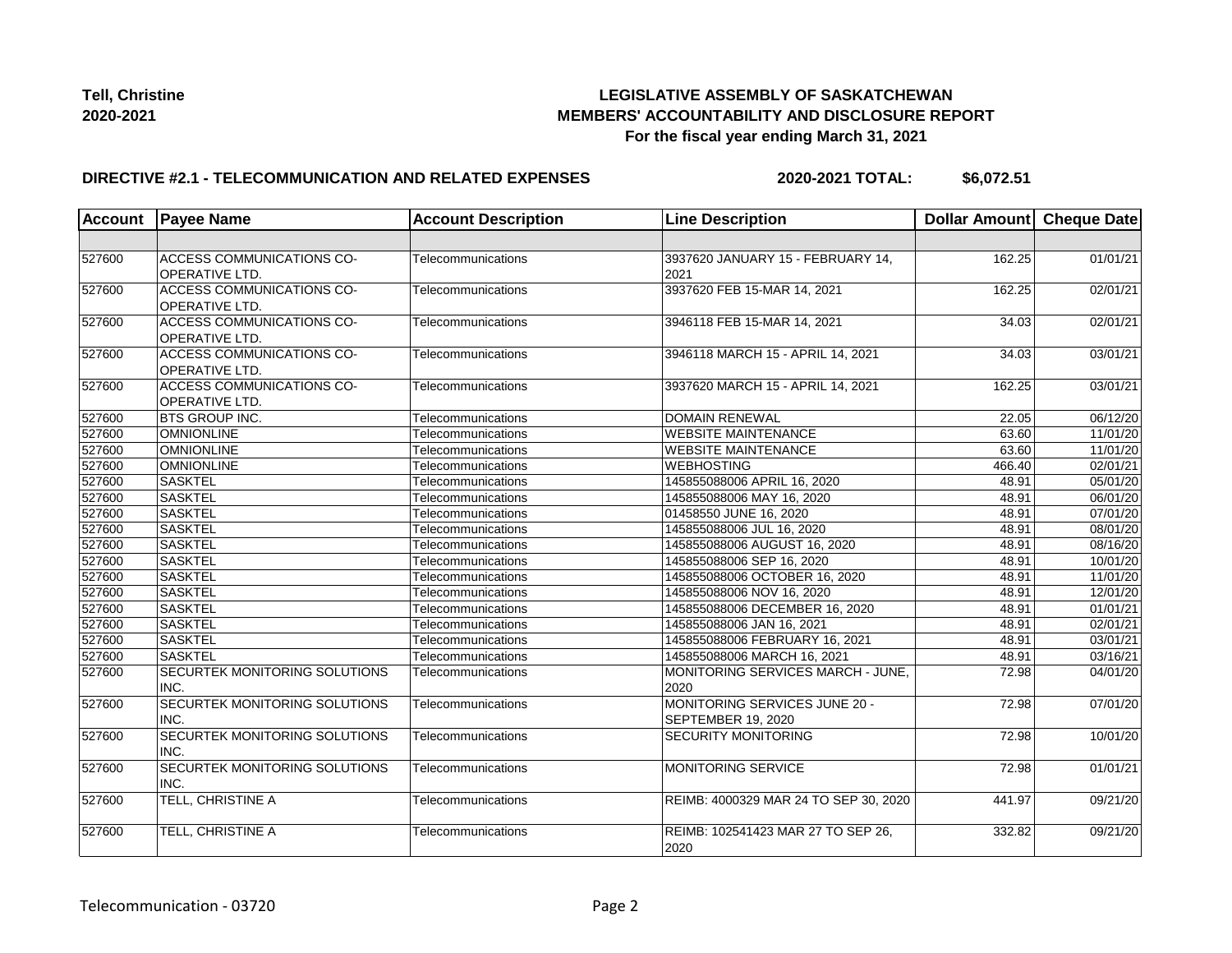## **LEGISLATIVE ASSEMBLY OF SASKATCHEWAN MEMBERS' ACCOUNTABILITY AND DISCLOSURE REPORT For the fiscal year ending March 31, 2021**

## **DIRECTIVE #2.1 - TELECOMMUNICATION AND RELATED EXPENSES**

**2020-2021 TOTAL: \$6,072.51**

| <b>Account</b> | <b>Payee Name</b> | <b>Account Description</b> | <b>Line Description</b>                                      | <b>Dollar Amount</b> | <b>Cheque Date</b> |
|----------------|-------------------|----------------------------|--------------------------------------------------------------|----------------------|--------------------|
|                |                   |                            |                                                              |                      |                    |
| 527600         | TELL. CHRISTINE A | Telecommunications         | <b>REIMB: SECURITY MONITORING</b><br>OCTOBER 2020-MARCH 2021 | 332.82               | 03/23/21           |
| 527600         | TELL, CHRISTINE A | Telecommunications         | REIMB: 4000329 OCTOBER 1 2020 -<br> MARCH 31. 2021           | 466.71               | 03/23/21           |
| 530600         | <b>SASKTEL</b>    | Placement - Tender Ads     | 894485099004 APRIL 7, 2020                                   | 52.30                | 04/07/20           |
| 530600         | <b>SASKTEL</b>    | Placement - Tender Ads     | 894485099004 MAY 7, 2020                                     | 52.30                | 06/01/20           |
| 530600         | <b>SASKTEL</b>    | Placement - Tender Ads     | 894485099004 JUNE 7, 2020                                    | 52.30                | 06/07/20           |
| 530600         | <b>SASKTEL</b>    | Placement - Tender Ads     | 894485099004 JUL 7, 2020                                     | 53.80                | 08/01/20           |
| 530600         | <b>SASKTEL</b>    | Placement - Tender Ads     | 894485099004 AUGUST 7, 2020                                  | 53.80                | 08/07/20           |
| 530600         | <b>SASKTEL</b>    | Placement - Tender Ads     | 894485099004 SEPTEMBER 7, 2020                               | 53.80                | 09/07/20           |
| 530600         | ISASKTEL          | Placement - Tender Ads     | 894485099004 OCTOBER 7, 2020                                 | 53.80                | 11/01/20           |
| 530600         | <b>SASKTEL</b>    | Placement - Tender Ads     | 894485099004 NOVEMBER 7, 2020                                | 55.41                | 11/07/20           |
| 530600         | <b>SASKTEL</b>    | Placement - Tender Ads     | 894485099004 DECEMBER 7, 2020                                | 53.80                | 01/01/21           |
| 530600         | ISASKTEL          | Placement - Tender Ads     | 894485099004 JAN 7, 2021                                     | 55.41                | 01/07/21           |
| 530600         | SASKTEL           | Placement - Tender Ads     | 894485099004 FEBRUARY 7, 2021                                | 53.80                | 03/01/21           |
| 530600         | <b>SASKTEL</b>    | Placement - Tender Ads     | 894485099004 MARCH 7. 2021                                   | 53.80                | 03/07/21           |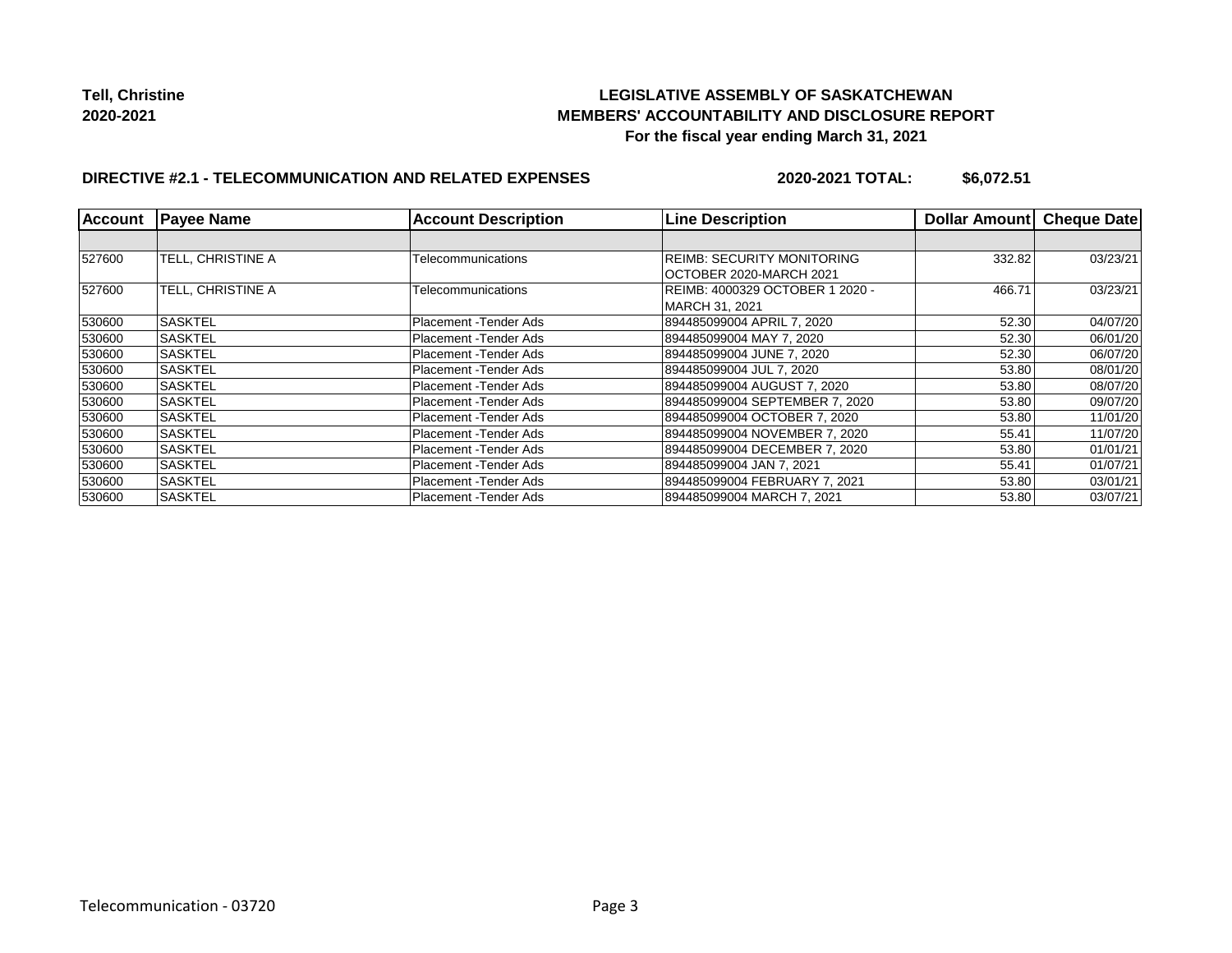# **LEGISLATIVE ASSEMBLY OF SASKATCHEWAN MEMBERS' ACCOUNTABILITY AND DISCLOSURE REPORT For the fiscal year ending March 31, 2021**

#### **DIRECTIVE #3.1 - MLA TRAVEL AND LIVING EXPENSES**

**2020-2021 TOTAL: \$5,270.73**

| <b>Account</b> | <b>Payee Name</b>                 | <b>Account Description</b>  | <b>Line Description</b>           | Dollar Amount | Cheque Date |
|----------------|-----------------------------------|-----------------------------|-----------------------------------|---------------|-------------|
|                |                                   |                             |                                   |               |             |
| 541900         | MINISTER OF FINANCE-MINISTRY OF   | Elected Rep - Travel        | APRIL 2020 CVA TRAVEL             | 385.96        | 05/01/20    |
|                | <b>SASKBUILDS AND PROCUREMENT</b> |                             |                                   |               |             |
| 541900         | MINISTER OF FINANCE-MINISTRY OF   | Elected Rep - Travel        | <b>MAY 2020 CVA</b>               | 499.39        | 07/01/20    |
|                | <b>SASKBUILDS AND PROCUREMENT</b> |                             |                                   |               |             |
| 541900         | MINISTER OF FINANCE-MINISTRY OF   | Elected Rep - Travel        | JULY 2020 CVA                     | 473.15        | 08/01/20    |
|                | <b>SASKBUILDS AND PROCUREMENT</b> |                             |                                   |               |             |
| 541900         | MINISTER OF FINANCE-MINISTRY OF   | Elected Rep - Travel        | JUNE 2020 CVA                     | 344.50        | 08/01/20    |
|                | <b>SASKBUILDS AND PROCUREMENT</b> |                             |                                   |               |             |
| 541900         | MINISTER OF FINANCE-MINISTRY OF   | Elected Rep - Travel        | AUG 2020 MLA CVA TRAVEL           | 673.21        | 10/01/20    |
|                | <b>SASKBUILDS AND PROCUREMENT</b> |                             |                                   |               |             |
| 541900         | MINISTER OF FINANCE-MINISTRY OF   | Elected Rep - Travel        | SEPTEMBER 2020 CVA                | 398.62        | 11/01/20    |
|                | <b>SASKBUILDS AND PROCUREMENT</b> |                             |                                   |               |             |
| 541900         | MINISTER OF FINANCE-MINISTRY OF   | Elected Rep - Travel        | NOVEMBER 2020 CVA TRAVEL          | 381.48        | 01/01/21    |
|                | <b>SASKBUILDS AND PROCUREMENT</b> |                             |                                   |               |             |
| 541900         | MINISTER OF FINANCE-MINISTRY OF   | Elected Rep - Travel        | DEC 2020 CVA TRAVEL               | 366.43        | 02/01/21    |
|                | <b>SASKBUILDS AND PROCUREMENT</b> |                             |                                   |               |             |
| 541900         | MINISTER OF FINANCE-MINISTRY OF   | Elected Rep - Travel        | FEBRUARY 2021 CVA                 | 319.55        | 03/01/21    |
|                | <b>SASKBUILDS AND PROCUREMENT</b> |                             |                                   |               |             |
| 541900         | MINISTER OF FINANCE-MINISTRY OF   | Elected Rep - Travel        | JANUARY 2021 CVA                  | 426.68        | 03/01/21    |
|                | <b>SASKBUILDS AND PROCUREMENT</b> |                             |                                   |               |             |
| 541900         | MINISTER OF FINANCE-MINISTRY OF   | Elected Rep - Travel        | CVA TRAVEL MARCH 1 - 31, 2021     | 439.34        | 03/31/21    |
|                | SASKBUILDS AND PROCUREMENT        |                             |                                   |               |             |
| 541900         | TELL, CHRISTINE A                 | Elected Rep - Travel        | MLA TRAVEL JUNE 15 - JULY 3, 2020 | 333.40        | 07/01/20    |
| 541900         | TELL, CHRISTINE A                 | <b>Elected Rep - Travel</b> | MLA TRAVEL NOV 25-26, 2020        | 40.07         | 12/08/20    |
| 541900         | TELL, CHRISTINE A                 | <b>Elected Rep - Travel</b> | MLA TRAVEL NOVEMBER 30 -          | 167.90        | 12/11/20    |
|                |                                   |                             | <b>DECEMBER 10, 2020</b>          |               |             |
| 541900         | TELL, CHRISTINE A                 | Elected Rep - Travel        | MLA TRAVEL FEBRUARY 22, 2021      | 21.05         | 03/22/21    |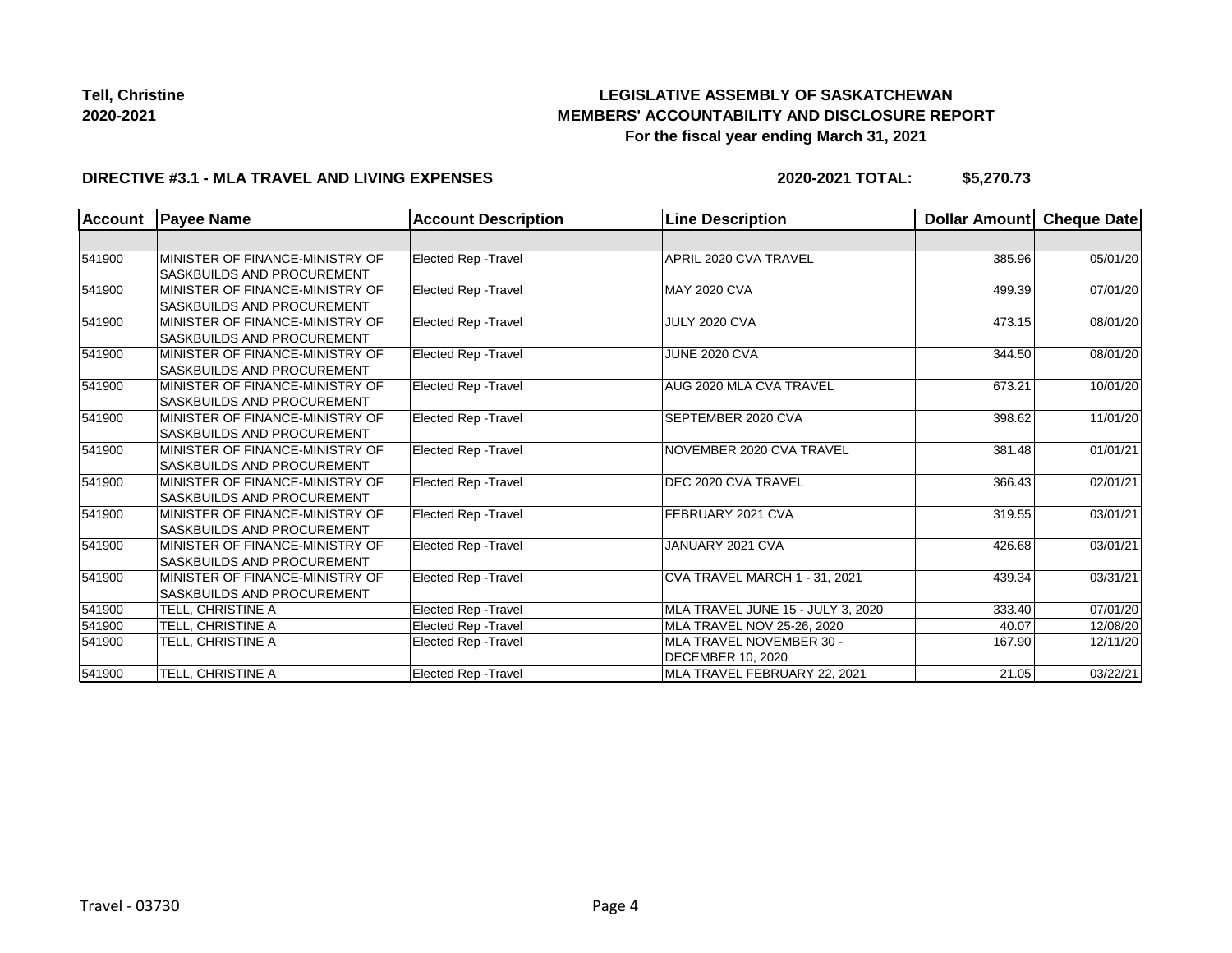

#### **DIRECTIVE #4.1 - CONSTITUENCY SERVICE EXPENSES**

| <b>Account</b> | <b>Payee Name</b>                   | <b>Account Description</b>                | <b>Line Description</b>            | Dollar Amount | <b>Cheque Date</b>    |
|----------------|-------------------------------------|-------------------------------------------|------------------------------------|---------------|-----------------------|
|                |                                     |                                           |                                    |               |                       |
| 521372         | <b>BRIGHTEN CREATIVE GROUP LTD.</b> | Photographer's Services                   | PHOTOGRAPHIC SERVICES              | 82.19         | 02/01/21              |
| 522000         | NIESNER PROPERTIES INC.             | Rent of Ground, Buildings and Other Space | APRIL 2020 MLA OFFICE RENT         | 1,750.00      | 04/01/20              |
| 522000         | NIESNER PROPERTIES INC.             | Rent of Ground, Buildings and Other Space | MAY 2020 MLA OFFICE RENT           | 1,750.00      | 04/22/20              |
| 522000         | NIESNER PROPERTIES INC.             | Rent of Ground, Buildings and Other Space | JUNE 2020 MLA OFFICE RENT          | 1,750.00      | 05/11/20              |
| 522000         | NIESNER PROPERTIES INC.             | Rent of Ground, Buildings and Other Space | JULY 2020 MLA OFFICE RENT          | 1,750.00      | 06/22/20              |
| 522000         | NIESNER PROPERTIES INC.             | Rent of Ground, Buildings and Other Space | AUGUST 2020 MLA OFFICE RENT        | 1,750.00      | 07/16/20              |
| 522000         | NIESNER PROPERTIES INC.             | Rent of Ground, Buildings and Other Space | SEPTEMBER 2020 MLA OFFICE RENT     | 1,750.00      | 08/24/20              |
| 522000         | NIESNER PROPERTIES INC.             | Rent of Ground, Buildings and Other Space | OCTOBER 2020 MLA OFFICE RENT       | 1,750.00      | 09/21/20              |
| 522000         | NIESNER PROPERTIES INC.             | Rent of Ground, Buildings and Other Space | NOVEMBER 2020 MLA OFFICE RENT      | 1,750.00      | 10/13/20              |
| 522000         | NIESNER PROPERTIES INC.             | Rent of Ground, Buildings and Other Space | DECEMBER 2020 MLA OFFICE RENT      | 1,750.00      | 11/25/20              |
| 522000         | NIESNER PROPERTIES INC.             | Rent of Ground, Buildings and Other Space | JANUARY 2021 MLA OFFICE RENT       | 1,750.00      | 12/16/20              |
| 522000         | NIESNER PROPERTIES INC.             | Rent of Ground, Buildings and Other Space | <b>FEBRUARY 21 MLA OFFICE RENT</b> | 1,750.00      | 01/13/21              |
| 522000         | NIESNER PROPERTIES INC.             | Rent of Ground, Buildings and Other Space | MARCH 2021 MLA OFFICE RENT         | 1,750.00      | 02/10/21              |
| 522200         | GOLD BUSINESS MACHINES LTD.         | Rent of Photocopiers                      | <b>COPIER CHARGES</b>              | 136.08        | 04/02/20              |
| 522200         | GOLD BUSINESS MACHINES LTD.         | Rent of Photocopiers                      | <b>COPIER CHARGES</b>              | 125.97        | 05/01/20              |
| 522200         | <b>GOLD BUSINESS MACHINES LTD.</b>  | <b>Rent of Photocopiers</b>               | <b>COPIER CHARGES</b>              | 126.20        | $\overline{06}/01/20$ |
| 522200         | <b>GOLD BUSINESS MACHINES LTD.</b>  | Rent of Photocopiers                      | <b>COPIER CHARGES</b>              | 117.98        | 07/01/20              |
| 522200         | <b>GOLD BUSINESS MACHINES LTD.</b>  | Rent of Photocopiers                      | <b>COPIER CHARGES</b>              | 111.12        | 08/04/20              |
| 522200         | <b>GOLD BUSINESS MACHINES LTD.</b>  | Rent of Photocopiers                      | <b>COPIER CHARGES</b>              | 110.72        | 09/01/20              |
| 522200         | <b>GOLD BUSINESS MACHINES LTD.</b>  | Rent of Photocopiers                      | <b>COPIER CHARGES</b>              | 112.04        | 10/01/20              |
| 522200         | <b>GOLD BUSINESS MACHINES LTD.</b>  | Rent of Photocopiers                      | <b>COPIER CHARGES</b>              | 106.47        | 11/01/20              |
| 522200         | <b>GOLD BUSINESS MACHINES LTD.</b>  | Rent of Photocopiers                      | <b>COPIER CHARGES</b>              | 108.77        | 12/01/20              |
| 522200         | GOLD BUSINESS MACHINES LTD.         | Rent of Photocopiers                      | <b>COPIER CHARGES</b>              | 108.81        | 01/01/21              |
| 522200         | GOLD BUSINESS MACHINES LTD.         | Rent of Photocopiers                      | <b>COPIER CHARGES</b>              | 109.96        | 02/01/21              |
| 522200         | GOLD BUSINESS MACHINES LTD.         | Rent of Photocopiers                      | <b>COPIER CHARGES</b>              | 110.45        | 03/01/21              |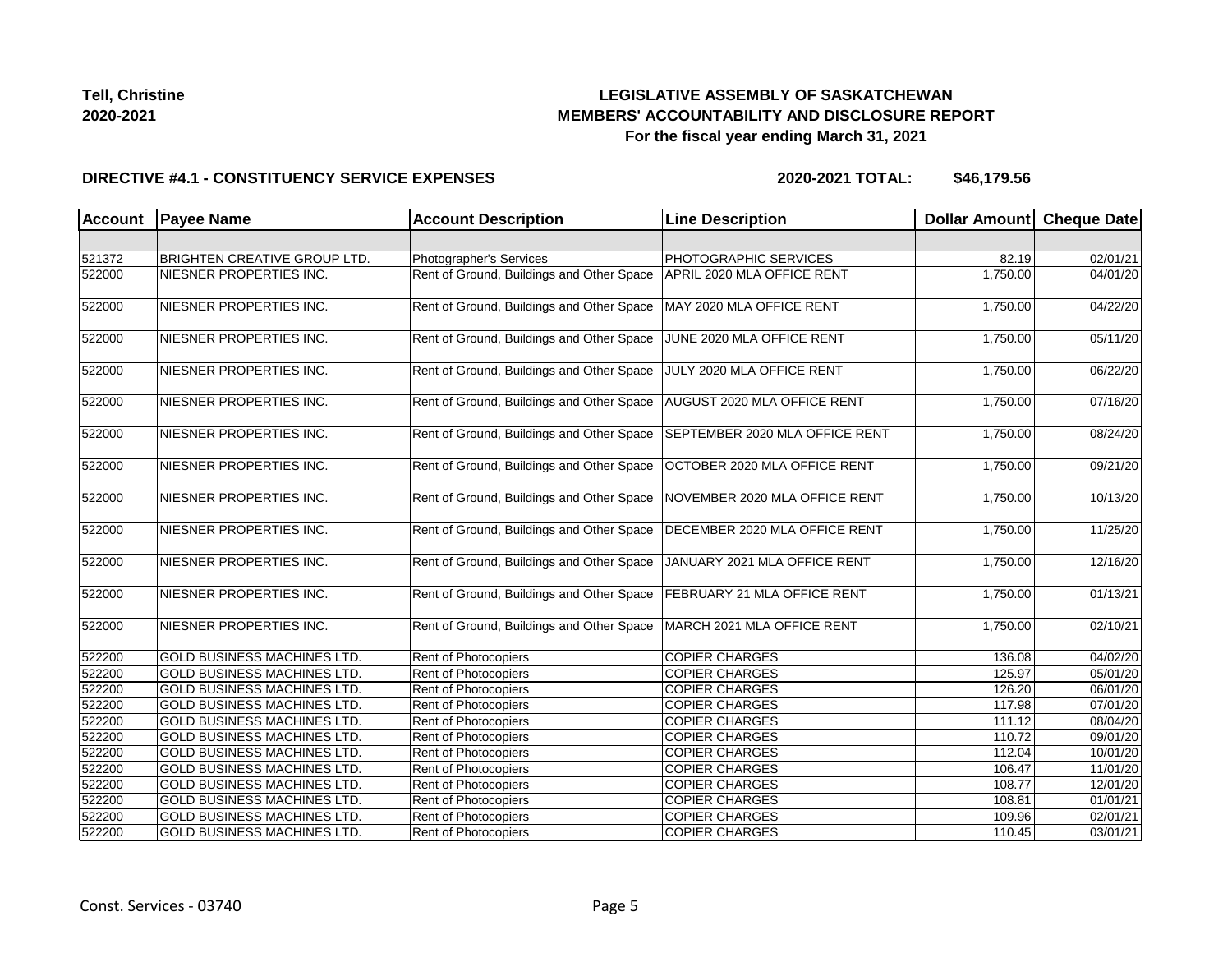

#### **DIRECTIVE #4.1 - CONSTITUENCY SERVICE EXPENSES**

| <b>Account</b> | <b>Payee Name</b>                                             | <b>Account Description</b>           | <b>Line Description</b>                      | <b>Dollar Amount</b> | Cheque Date           |
|----------------|---------------------------------------------------------------|--------------------------------------|----------------------------------------------|----------------------|-----------------------|
|                |                                                               |                                      |                                              |                      |                       |
| 522200         | MINISTER OF FINANCE-MINISTRY OF<br>SASKBUILDS AND PROCUREMENT | Rent of Photocopiers                 | PHOTOCOPIER SERVICES FEES 2020/21            | 100.00               | 01/01/21              |
| 522500         | JOHN GALON INSURANCE SERVICES<br>LTD.                         | Insurance Premiums                   | OFFICE INSURANCE 35440820                    | 804.54               | 02/01/21              |
| 522700         | <b>SASKENERGY INCORPORATED</b>                                | Utilities - Electricity and Nat Gas  | 83996000002 APRIL 15, 2020                   | 82.15                | 05/01/20              |
| 522700         | SASKENERGY INCORPORATED                                       | Utilities - Electricity and Nat Gas  | 83996000002 MAY 13, 2020                     | 58.54                | 05/13/20              |
| 522700         | SASKENERGY INCORPORATED                                       | Utilities - Electricity and Nat Gas  | 83996000002 JUNE 11, 2020                    | 43.78                | 07/01/20              |
| 522700         | SASKENERGY INCORPORATED                                       | Utilities - Electricity and Nat Gas  | 83996000002 JUL 14, 2020                     | 41.78                | 08/01/20              |
| 522700         | SASKENERGY INCORPORATED                                       | Utilities - Electricity and Nat Gas  | 83996000002 AUGUST 14, 2020                  | 40.43                | 08/14/20              |
| 522700         | SASKENERGY INCORPORATED                                       | Utilities - Electricity and Nat Gas  | 83996000002 SEP 14, 2020                     | 40.43                | 10/01/20              |
| 522700         | <b>SASKENERGY INCORPORATED</b>                                | Utilities - Electricity and Nat Gas  | 83996000002 OCTOBER 14, 2020                 | 47.81                | 11/01/20              |
| 522700         | SASKENERGY INCORPORATED                                       | Utilities - Electricity and Nat Gas  | 83996000002 NOVEMBER 13, 2020                | 75.98                | 11/13/20              |
| 522700         | SASKENERGY INCORPORATED                                       | Utilities - Electricity and Nat Gas  | 83996000002 DECEMBER 11, 2020                | 92.08                | 01/01/21              |
| 522700         | SASKENERGY INCORPORATED                                       | Utilities - Electricity and Nat Gas  | 83996000002 JAN 14, 2021                     | 106.17               | $\overline{02/0}1/21$ |
| 522700         | SASKENERGY INCORPORATED                                       | Utilities - Electricity and Nat Gas  | 83996000002 FEBRUARY 10, 2021                | 96.77                | 03/01/21              |
| 522700         | SASKENERGY INCORPORATED                                       | Utilities - Electricity and Nat Gas  | 83996000002 MARCH 11, 2021                   | 129.64               | 03/11/21              |
| 522700         | <b>SASKPOWER CORPORATION</b>                                  | Utilities - Electricity and Nat Gas  | 500002408127 MAY 13, 2020                    | 139.54               | 05/13/20              |
| 522700         | SASKPOWER CORPORATION                                         | Utilities - Electricity and Nat Gas  | 500002408127 APRIL 15, 2020                  | 145.83               | 06/01/20              |
| 522700         | SASKPOWER CORPORATION                                         | Utilities - Electricity and Nat Gas  | 500002408127 JUNE 11, 2020                   | 112.03               | 07/01/20              |
| 522700         | SASKPOWER CORPORATION                                         | Utilities - Electricity and Nat Gas  | 500002408127 JUL 14, 2020                    | 116.83               | 08/01/20              |
| 522700         | SASKPOWER CORPORATION                                         | Utilities - Electricity and Nat Gas  | 500002408127 AUGUST 14, 2020                 | 189.39               | 08/14/20              |
| 522700         | SASKPOWER CORPORATION                                         | Utilities - Electricity and Nat Gas  | 500002408127 SEP 14, 2020                    | 124.13               | 10/01/20              |
| 522700         | <b>SASKPOWER CORPORATION</b>                                  | Utilities - Electricity and Nat Gas  | 500002408127 OCTOBER 14, 2020                | 121.30               | 11/01/20              |
| 522700         | SASKPOWER CORPORATION                                         | Utilities - Electricity and Nat Gas  | 500002408127 NOVEMBER 13, 2020               | 146.15               | 11/13/20              |
| 522700         | SASKPOWER CORPORATION                                         | Utilities - Electricity and Nat Gas  | 500002408127 DECEMBER 11, 2020               | 136.71               | 01/01/21              |
| 522700         | SASKPOWER CORPORATION                                         | Utilities - Electricity and Nat Gas  | 500002408127 JAN 14, 2021                    | 146.21               | 02/01/21              |
| 522700         | SASKPOWER CORPORATION                                         | Utilities - Electricity and Nat Gas  | 500002408127 FEBRUARY 10, 2021               | 125.35               | 03/01/21              |
| 522700         | SASKPOWER CORPORATION                                         | Utilities - Electricity and Nat Gas  | 500002408127 MARCH 11, 2021                  | 146.56               | 03/11/21              |
| 525000         | <b>BURCHI, JACKIE J.</b>                                      | Postal, Courier, Freight and Related | POSTAGE                                      | 96.60                | 06/01/20              |
| 525000         | MINISTER OF FINANCE-MINISTRY OF<br>SASKBUILDS AND PROCUREMENT | Postal, Courier, Freight and Related | AUGUST 2020 MAIL SERVICES                    | 1,260.03             | 09/15/20              |
| 525000         | <b>PRAIRIE ADVERTISING DISTRIBUTORS</b><br>LTD.               | Postal, Courier, Freight and Related | <b>MAIL PREP</b>                             | 283.80               | 08/17/20              |
| 528000         | <b>BTS GROUP INC.</b>                                         | <b>Support Services</b>              | <b>TECHNICAL SERVICE</b>                     | 524.70               | 07/01/20              |
| 528000         | W.J. WARD                                                     | <b>Support Services</b>              | SOCIAL MEDIA MANAGEMENT/SETUP                | 75.00                | 07/17/20              |
| 529000         | <b>CROWN SHRED &amp; RECYCLING</b>                            | <b>General Contractual Services</b>  | RECYCLING FEE - APRIL 1 - AUGUST 31,<br>2020 | 219.88               | 04/01/20              |
| 529000         | W.J. WARD                                                     | <b>General Contractual Services</b>  | SOCIAL MEDIA MANAGEMENT/SETUP                | 300.00               | 07/17/20              |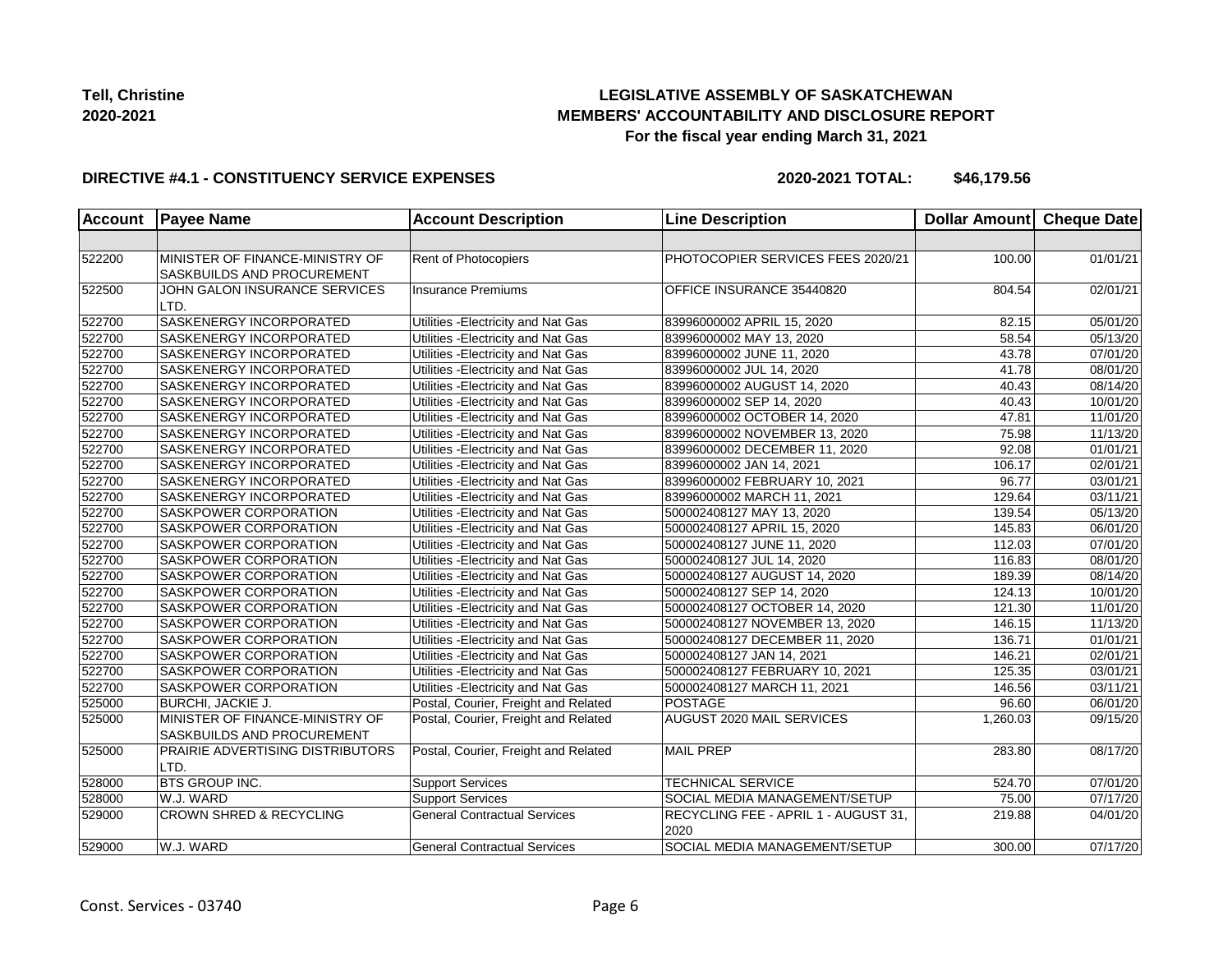## **LEGISLATIVE ASSEMBLY OF SASKATCHEWAN MEMBERS' ACCOUNTABILITY AND DISCLOSURE REPORT For the fiscal year ending March 31, 2021**

#### **DIRECTIVE #4.1 - CONSTITUENCY SERVICE EXPENSES**

| <b>Account</b> | <b>Payee Name</b>                   | <b>Account Description</b>              | <b>Line Description</b> | Dollar Amount Cheque Date |                       |
|----------------|-------------------------------------|-----------------------------------------|-------------------------|---------------------------|-----------------------|
|                |                                     |                                         |                         |                           |                       |
| 529000         | W.J. WARD                           | <b>General Contractual Services</b>     | SOCIAL MEDIA MANAGEMENT | 600.00                    | 10/01/20              |
| 530000         | PATTISON OUTDOOR ADVERTISING LP     | <b>Communications Development Costs</b> | ADVERTISING PER DIEM    | 86.13                     | 04/01/20              |
| 530000         | PATTISON OUTDOOR ADVERTISING LP     | Communications Development Costs        | ADVERTISING PRODUCTION  | 137.80                    | 06/01/20              |
| 530000         | PATTISON OUTDOOR ADVERTISING LP     | Communications Development Costs        | ADVERTISING PRODUCTION  | 137.80                    | 11/01/20              |
| 530000         | PATTISON OUTDOOR ADVERTISING LP     | Communications Development Costs        | ADVERTISING PRODUCTION  | 132.50                    | 12/01/20              |
| 530300         | <b>MARU GROUP CANADA INC.</b>       | Primary Research/Focus group            | AD HOC RESEARCH         | 661.11                    | 06/01/20              |
| 530300         | MARU GROUP CANADA INC.              | Primary Research/Focus group            | AD HOC RESEARCH         | 661.11                    | 10/01/20              |
| 530300         | MARU GROUP CANADA INC.              | Primary Research/Focus group            | AD HOC RESEARCH         | 632.97                    | 03/01/21              |
| 530300         | MARU GROUP CANADA INC.              | Primary Research/Focus group            | AD HOC RESEARCH         | 632.97                    | 03/01/21              |
| 530500         | <b>FORUM MEDIA</b>                  | Media Placement                         | <b>ADVERTISING</b>      | 369.00                    | 04/02/20              |
| 530500         | <b>FORUM MEDIA</b>                  | Media Placement                         | <b>ADVERTISING</b>      | 380.00                    | 05/01/20              |
| 530500         | <b>FORUM MEDIA</b>                  | Media Placement                         | <b>ADVERTISING</b>      | 380.00                    | 06/01/20              |
| 530500         | <b>FORUM MEDIA</b>                  | Media Placement                         | <b>ADVERTISING</b>      | 132.00                    | $\overline{07}/01/20$ |
| 530500         | <b>FORUM MEDIA</b>                  | Media Placement                         | <b>ADVERTISING</b>      | 165.00                    | 08/01/20              |
| 530500         | <b>FORUM MEDIA</b>                  | Media Placement                         | <b>ADVERTISING</b>      | 141.00                    | 09/01/20              |
| 530500         | <b>FORUM MEDIA</b>                  | Media Placement                         | <b>ADVERTISING</b>      | 66.00                     | 09/10/20              |
| 530500         | <b>FORUM MEDIA</b>                  | Media Placement                         | <b>ADVERTISING</b>      | 33.00                     | 11/01/20              |
| 530500         | <b>FORUM MEDIA</b>                  | Media Placement                         | <b>ADVERTISING</b>      | 33.00                     | 12/01/20              |
| 530500         | <b>FORUM MEDIA</b>                  | Media Placement                         | <b>ADVERTISING</b>      | 225.00                    | 01/01/21              |
| 530500         | <b>FORUM MEDIA</b>                  | Media Placement                         | <b>ADVERTISING</b>      | 126.00                    | 02/01/21              |
| 530500         | <b>FORUM MEDIA</b>                  | Media Placement                         | <b>ADVERTISING</b>      | 42.00                     | 02/04/21              |
| 530500         | HARVARD BROADCASTING INC.           | Media Placement                         | <b>ADVERTISING</b>      | 175.00                    | 01/01/21              |
| 530500         | HARVARD BROADCASTING INC.           | Media Placement                         | <b>ADVERTISING</b>      | 175.00                    | 03/01/21              |
| 530500         | HARVARD BROADCASTING INC.           | Media Placement                         | <b>ADVERTISING</b>      | 175.00                    | 03/01/21              |
| 530500         | HARVARD PROPERTY MANAGEMENT<br>INC. | Media Placement                         | <b>ADVERTISING</b>      | 1,000.00                  | 07/01/20              |
| 530500         | HARVARD PROPERTY MANAGEMENT<br>INC. | Media Placement                         | <b>ADVERTISING</b>      | 500.00                    | 08/01/20              |
| 530500         | PATTISON OUTDOOR ADVERTISING LP     | Media Placement                         | <b>ADVERTISING</b>      | 200.00                    | 04/06/20              |
| 530500         | PATTISON OUTDOOR ADVERTISING LP     | Media Placement                         | <b>ADVERTISING</b>      | 200.00                    | 05/05/20              |
| 530500         | PATTISON OUTDOOR ADVERTISING LP     | Media Placement                         | <b>ADVERTISING</b>      | 250.00                    | 06/01/20              |
| 530500         | PATTISON OUTDOOR ADVERTISING LP     | Media Placement                         | <b>ADVERTISING</b>      | 200.00                    | 06/01/20              |
| 530500         | PATTISON OUTDOOR ADVERTISING LP     | Media Placement                         | <b>ADVERTISING</b>      | 225.00                    | 07/01/20              |
| 530500         | PATTISON OUTDOOR ADVERTISING LP     | Media Placement                         | <b>ADVERTISING</b>      | 250.00                    | 07/01/20              |
| 530500         | PATTISON OUTDOOR ADVERTISING LP     | Media Placement                         | <b>ADVERTISING</b>      | 1,200.00                  | 07/06/20              |
| 530500         | PATTISON OUTDOOR ADVERTISING LP     | Media Placement                         | <b>ADVERTISING</b>      | 250.00                    | 07/20/20              |
| 530500         | PATTISON OUTDOOR ADVERTISING LP     | Media Placement                         | <b>ADVERTISING</b>      | 225.00                    | 08/01/20              |
| 530500         | PATTISON OUTDOOR ADVERTISING LP     | Media Placement                         | <b>ADVERTISING</b>      | 600.00                    | 08/03/20              |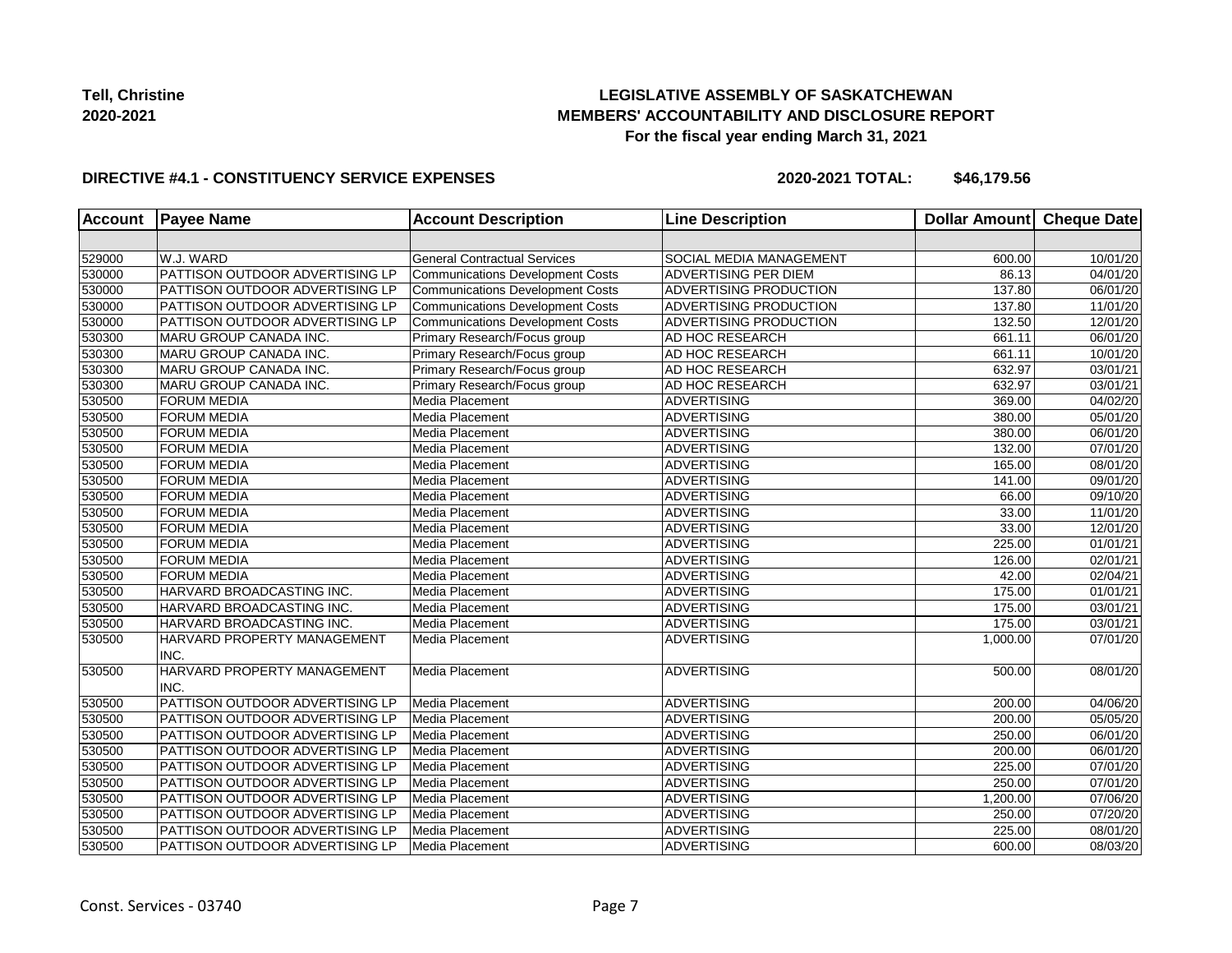# **LEGISLATIVE ASSEMBLY OF SASKATCHEWAN MEMBERS' ACCOUNTABILITY AND DISCLOSURE REPORT For the fiscal year ending March 31, 2021**

#### **DIRECTIVE #4.1 - CONSTITUENCY SERVICE EXPENSES**

| <b>Account</b> | <b>Payee Name</b>               | <b>Account Description</b>    | <b>Line Description</b>        | Dollar Amount | Cheque Date |
|----------------|---------------------------------|-------------------------------|--------------------------------|---------------|-------------|
|                |                                 |                               |                                |               |             |
| 530500         | PATTISON OUTDOOR ADVERTISING LP | Media Placement               | <b>ADVERTISING</b>             | 250.00        | 08/17/20    |
| 530500         | PATTISON OUTDOOR ADVERTISING LP | Media Placement               | <b>ADVERTISING - TERM ENDS</b> | 184.83        | 08/24/20    |
|                |                                 |                               | SEPTEMBER 15/20                |               |             |
| 530500         | PATTISON OUTDOOR ADVERTISING LP | Media Placement               | <b>ADVERTISING</b>             | 475.00        | 11/01/20    |
| 530500         | PATTISON OUTDOOR ADVERTISING LP | Media Placement               | <b>ADVERTISING</b>             | 1,300.00      | 12/01/20    |
| 530500         | PATTISON OUTDOOR ADVERTISING LP | Media Placement               | <b>ADVERTISING</b>             | 475.00        | 12/01/20    |
| 530500         | PATTISON OUTDOOR ADVERTISING LP | Media Placement               | <b>ADVERTISING</b>             | 475.00        | 01/01/21    |
| 530500         | PATTISON OUTDOOR ADVERTISING LP | Media Placement               | <b>ADVERTISING</b>             | 475.00        | 02/01/21    |
| 530500         | PATTISON OUTDOOR ADVERTISING LP | Media Placement               | <b>ADVERTISING</b>             | 475.00        | 03/01/21    |
| 530500         | PATTISON OUTDOOR ADVERTISING LP | Media Placement               | <b>ADVERTISING</b>             | 356.25        | 03/15/21    |
| 530500         | POSTMEDIA NETWORK INC.          | Media Placement               | <b>ADVERTISING</b>             | 105.00        | 01/01/21    |
| 530500         | <b>WESTERN LITHO LTD.</b>       | Media Placement               | <b>ADVERTISING</b>             | 300.00        | 05/01/20    |
| 530800         | WESTERN LITHO LTD.              | Publications                  | <b>POSTCARD MAILER</b>         | 801.36        | 08/06/20    |
| 530900         | <b>BURCHI, JACKIE J.</b>        | <b>Promotional Items</b>      | <b>GREETING CARDS</b>          | 6.65          | 09/14/20    |
| 530900         | BURCHI, JACKIE J.               | <b>Promotional Items</b>      | <b>FLORAL ARRANGEMENT</b>      | 69.33         | 03/31/21    |
| 550200         | <b>FORUM MEDIA</b>              | Books, Mags and Ref Materials | <b>SUBSCRIPTION</b>            | 50.00         | 12/01/20    |
| 555000         | AMBASSADOR COFFEE SERVICE       | Other Material and Supplies   | <b>OFFICE SUPPLIES</b>         | 42.52         | 07/15/20    |
| 555000         | AMBASSADOR COFFEE SERVICE       | Other Material and Supplies   | <b>OFFICE SUPPLIES</b>         | 74.92         | 11/01/20    |
| 555000         | <b>BURCHI, JACKIE J.</b>        | Other Material and Supplies   | <b>OFFICE SUPPLIES</b>         | 22.17         | 06/18/20    |
| 555000         | <b>BURCHI, JACKIE J.</b>        | Other Material and Supplies   | <b>OFFICE SUPPLIES</b>         | 8.84          | 07/21/20    |
| 555000         | <b>BURCHI, JACKIE J.</b>        | Other Material and Supplies   | <b>OFFICE SUPPLIES</b>         | 41.04         | 01/01/21    |
| 555000         | <b>BURCHI, JACKIE J.</b>        | Other Material and Supplies   | <b>OFFICE SUPPLIES</b>         | 5.00          | 01/26/21    |
| 555000         | <b>BURCHI, KIRSTEN E.</b>       | Other Material and Supplies   | OFFICE SUPPLIES                | 9.31          | 11/01/20    |
| 555000         | <b>SUPREME BASICS</b>           | Other Material and Supplies   | OFFICE SUPPLIES                | 50.81         | 06/05/20    |
| 555000         | <b>SUPREME BASICS</b>           | Other Material and Supplies   | <b>OFFICE SUPPLIES</b>         | 15.89         | 11/12/20    |
| 555000         | TELL, CHRISTINE A               | Other Material and Supplies   | <b>REIMB: OFFICE SUPPLIES</b>  | 74.35         | 08/05/20    |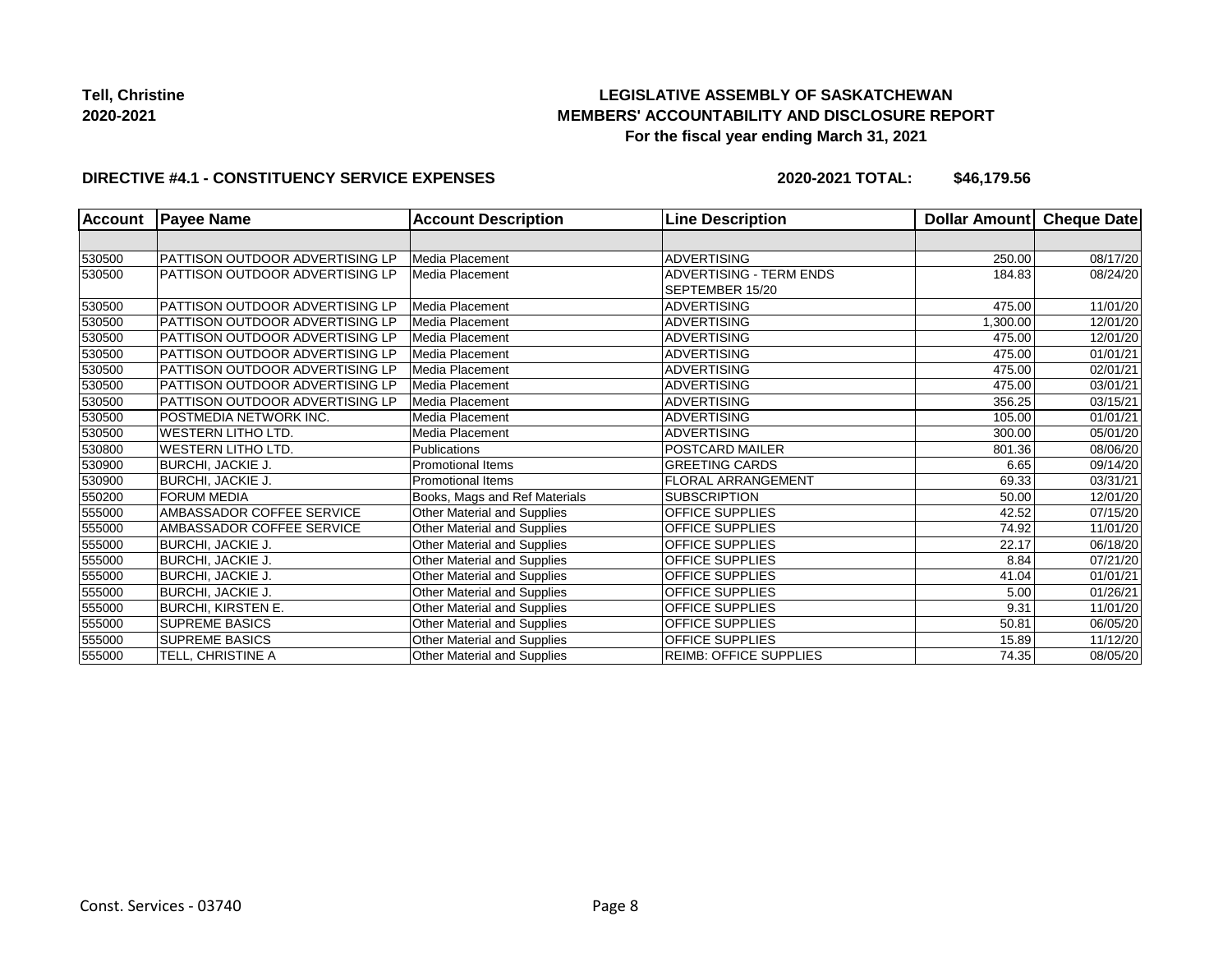## **LEGISLATIVE ASSEMBLY OF SASKATCHEWAN MEMBERS' ACCOUNTABILITY AND DISCLOSURE REPORT For the fiscal year ending March 31, 2021**

#### **DIRECTIVE #6 - CONSTITUENCY ASSISTANT EXPENSES**

**2020-2021 TOTAL: \$91,108.66**

| <b>Account</b> | <b>Payee Name</b>         | <b>Account Description</b>    | Dollar Amount Cheque Date |          |
|----------------|---------------------------|-------------------------------|---------------------------|----------|
|                |                           |                               |                           |          |
| 513000         | BURCHI, JACKIE J.         | Out-of-Scope Permanent        | 0.00                      | 04/01/20 |
| 513000         | BURCHI, JACKIE J.         | Out-of-Scope Permanent        | $-720.00$                 | 04/13/20 |
| 513000         | BURCHI, JACKIE J.         | Out-of-Scope Permanent        | 2,880.00                  | 04/14/20 |
| 513000         | BURCHI, JACKIE J.         | Out-of-Scope Permanent        | 2,880.00                  | 05/01/20 |
| 513000         | BURCHI, JACKIE J.         | Out-of-Scope Permanent        | 2,880.00                  | 05/13/20 |
| 513000         | BURCHI, JACKIE J.         | Out-of-Scope Permanent        | 2,880.00                  | 05/27/20 |
| 513000         | <b>BURCHI, JACKIE J.</b>  | Out-of-Scope Permanent        | 2,880.00                  | 06/10/20 |
| 513000         | <b>BURCHI, JACKIE J.</b>  | Out-of-Scope Permanent        | 2,880.00                  | 06/24/20 |
| 513000         | <b>BURCHI, JACKIE J.</b>  | Out-of-Scope Permanent        | 2,880.00                  | 07/08/20 |
| 513000         | <b>BURCHI, JACKIE J.</b>  | Out-of-Scope Permanent        | 2,880.00                  | 07/22/20 |
| 513000         | BURCHI, JACKIE J.         | Out-of-Scope Permanent        | 2,880.00                  | 08/05/20 |
| 513000         | BURCHI, JACKIE J.         | Out-of-Scope Permanent        | 2,880.00                  | 08/19/20 |
| 513000         | BURCHI, JACKIE J.         | Out-of-Scope Permanent        | 2,880.00                  | 09/02/20 |
| 513000         | BURCHI, JACKIE J.         | Out-of-Scope Permanent        | 2,880.00                  | 09/16/20 |
| 513000         | BURCHI, JACKIE J.         | Out-of-Scope Permanent        | 2,880.00                  | 10/01/20 |
| 513000         | BURCHI, JACKIE J.         | Out-of-Scope Permanent        | 6,480.00                  | 10/06/20 |
| 513000         | BURCHI, JACKIE J.         | Out-of-Scope Permanent        | 2,880.00                  | 11/10/20 |
| 513000         | BURCHI, JACKIE J.         | Out-of-Scope Permanent        | 2,880.00                  | 11/24/20 |
| 513000         | BURCHI, JACKIE J.         | Out-of-Scope Permanent        | 2,880.00                  | 12/09/20 |
| 513000         | BURCHI, JACKIE J.         | Out-of-Scope Permanent        | 2,880.00                  | 12/22/20 |
| 513000         | BURCHI, JACKIE J.         | Out-of-Scope Permanent        | 2,880.00                  | 01/06/21 |
| 513000         | BURCHI, JACKIE J.         | Out-of-Scope Permanent        | 2,880.00                  | 01/20/21 |
| 513000         | BURCHI, JACKIE J.         | Out-of-Scope Permanent        | 2,880.00                  | 02/03/21 |
| 513000         | <b>BURCHI, JACKIE J.</b>  | Out-of-Scope Permanent        | 2,880.00                  | 02/17/21 |
| 513000         | BURCHI, JACKIE J.         | Out-of-Scope Permanent        | 2,880.00                  | 03/03/21 |
| 513000         | BURCHI, JACKIE J.         | Out-of-Scope Permanent        | 2,880.00                  | 03/17/21 |
| 513000         | BURCHI, JACKIE J.         | Out-of-Scope Permanent        | 2,880.00                  | 03/30/21 |
| 514300         | BURCHI, JACKIE J.         | Part-Time/Permanent Part-Time | 758.88                    | 04/09/21 |
| 514300         | <b>BURCHI, KIRSTEN E.</b> | Part-Time/Permanent Part-Time | 189.72                    | 07/08/20 |
| 514300         | <b>BURCHI, KIRSTEN E.</b> | Part-Time/Permanent Part-Time | 505.92                    | 07/22/20 |
| 514300         | <b>BURCHI, KIRSTEN E.</b> | Part-Time/Permanent Part-Time | 505.92                    | 08/05/20 |
| 514300         | <b>BURCHI, KIRSTEN E.</b> | Part-Time/Permanent Part-Time | 664.02                    | 08/19/20 |
| 514300         | <b>BURCHI, KIRSTEN E.</b> | Part-Time/Permanent Part-Time | 505.92                    | 09/02/20 |
| 514300         | <b>BURCHI, KIRSTEN E.</b> | Part-Time/Permanent Part-Time | 505.92                    | 09/16/20 |
| 514300         | <b>BURCHI, KIRSTEN E.</b> | Part-Time/Permanent Part-Time | 505.92                    | 10/01/20 |
| 514300         | <b>BURCHI, KIRSTEN E.</b> | Part-Time/Permanent Part-Time | 982.64                    | 10/06/20 |
| 514300         | <b>BURCHI, KIRSTEN E.</b> | Part-Time/Permanent Part-Time | 1,011.84                  | 11/10/20 |
| 514300         | <b>BURCHI, KIRSTEN E.</b> | Part-Time/Permanent Part-Time | 252.96                    | 11/24/20 |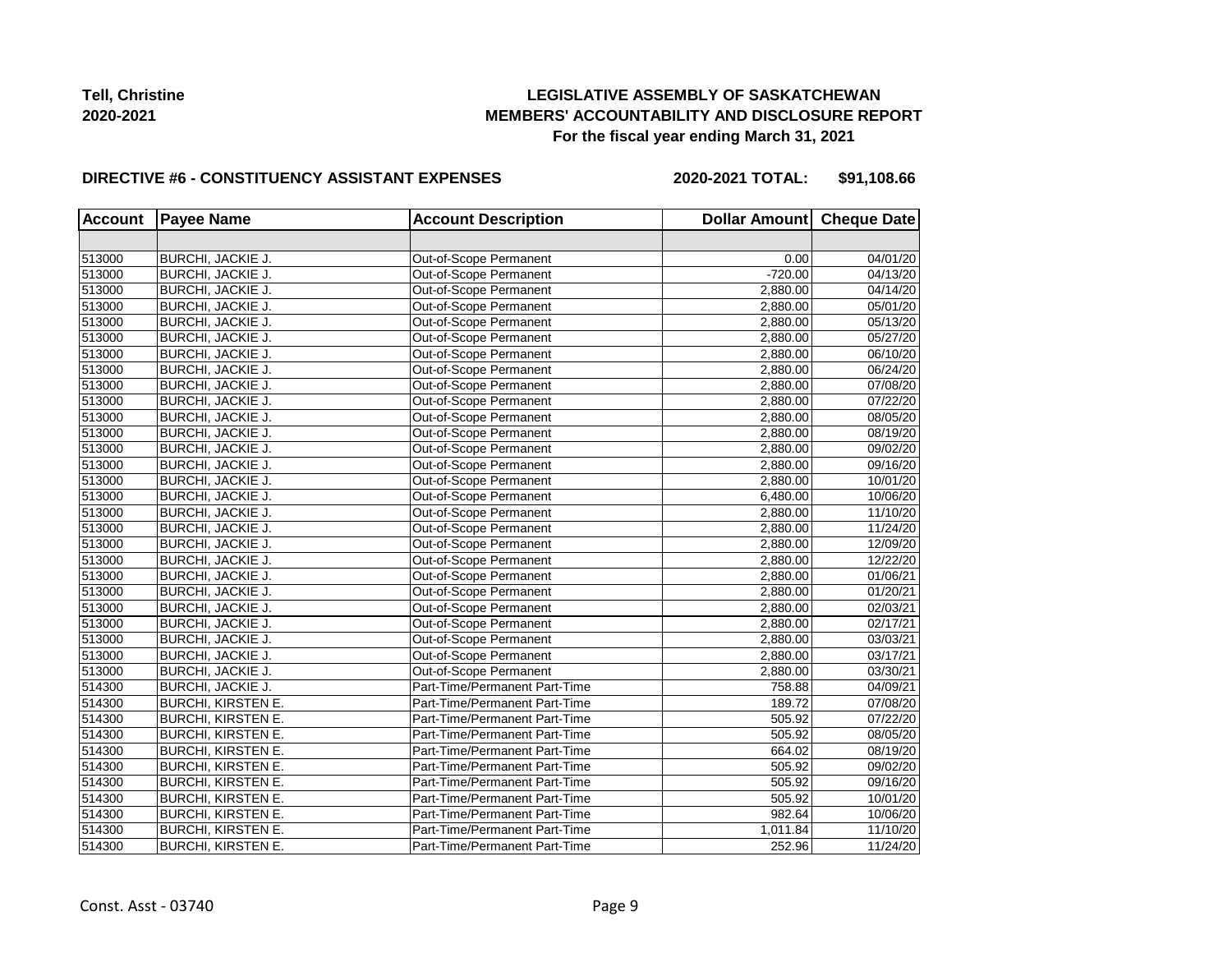## **LEGISLATIVE ASSEMBLY OF SASKATCHEWAN MEMBERS' ACCOUNTABILITY AND DISCLOSURE REPORT For the fiscal year ending March 31, 2021**

#### **DIRECTIVE #6 - CONSTITUENCY ASSISTANT EXPENSES**

**2020-2021 TOTAL: \$91,108.66**

| <b>Account</b> | <b>Payee Name</b>  | <b>Account Description</b>       | Dollar Amount | <b>Cheque Date</b> |
|----------------|--------------------|----------------------------------|---------------|--------------------|
|                |                    |                                  |               |                    |
| 514300         | BURCHI. KIRSTEN E. | Part-Time/Permanent Part-Time    | 695.64        | 12/09/20           |
| 514300         | BURCHI, KIRSTEN E. | Part-Time/Permanent Part-Time    | 758.88        | 12/22/20           |
| 514300         | BURCHI, KIRSTEN E. | Part-Time/Permanent Part-Time    | 1,264.80      | 01/06/21           |
| 514300         | BURCHI, KIRSTEN E. | Part-Time/Permanent Part-Time    | 695.64        | 01/20/21           |
| 514300         | BURCHI, KIRSTEN E. | Part-Time/Permanent Part-Time    | 695.64        | 02/03/21           |
| 514300         | BURCHI, KIRSTEN E. | Part-Time/Permanent Part-Time    | 505.92        | 02/17/21           |
| 514300         | BURCHI, KIRSTEN E. | Part-Time/Permanent Part-Time    | 758.88        | 03/03/21           |
| 514300         | BURCHI, KIRSTEN E. | Part-Time/Permanent Part-Time    | 505.92        | 03/17/21           |
| 514300         | BURCHI, KIRSTEN E. | Part-Time/Permanent Part-Time    | 1,011.84      | 03/30/21           |
| 514300         | BURCHI, KIRSTEN E. | Part-Time/Permanent Part-Time    | 590.24        | 04/09/21           |
| 514300         | WARD, WENDY J      | Part-Time/Permanent Part-Time    | 0.00          | 04/01/20           |
| 514300         | WARD, WENDY J      | Part-Time/Permanent Part-Time    | 589.80        | 04/14/20           |
| 519900         | None (Default)     | Change in Y/E Accrued Empl Leave | $-188.10$     | 04/20/20           |
|                |                    | Entitlements                     |               |                    |
| 519900         | None (Default)     | Change in Y/E Accrued Empl Leave | 1,953.90      | 04/14/21           |
|                |                    | Entitlements                     |               |                    |